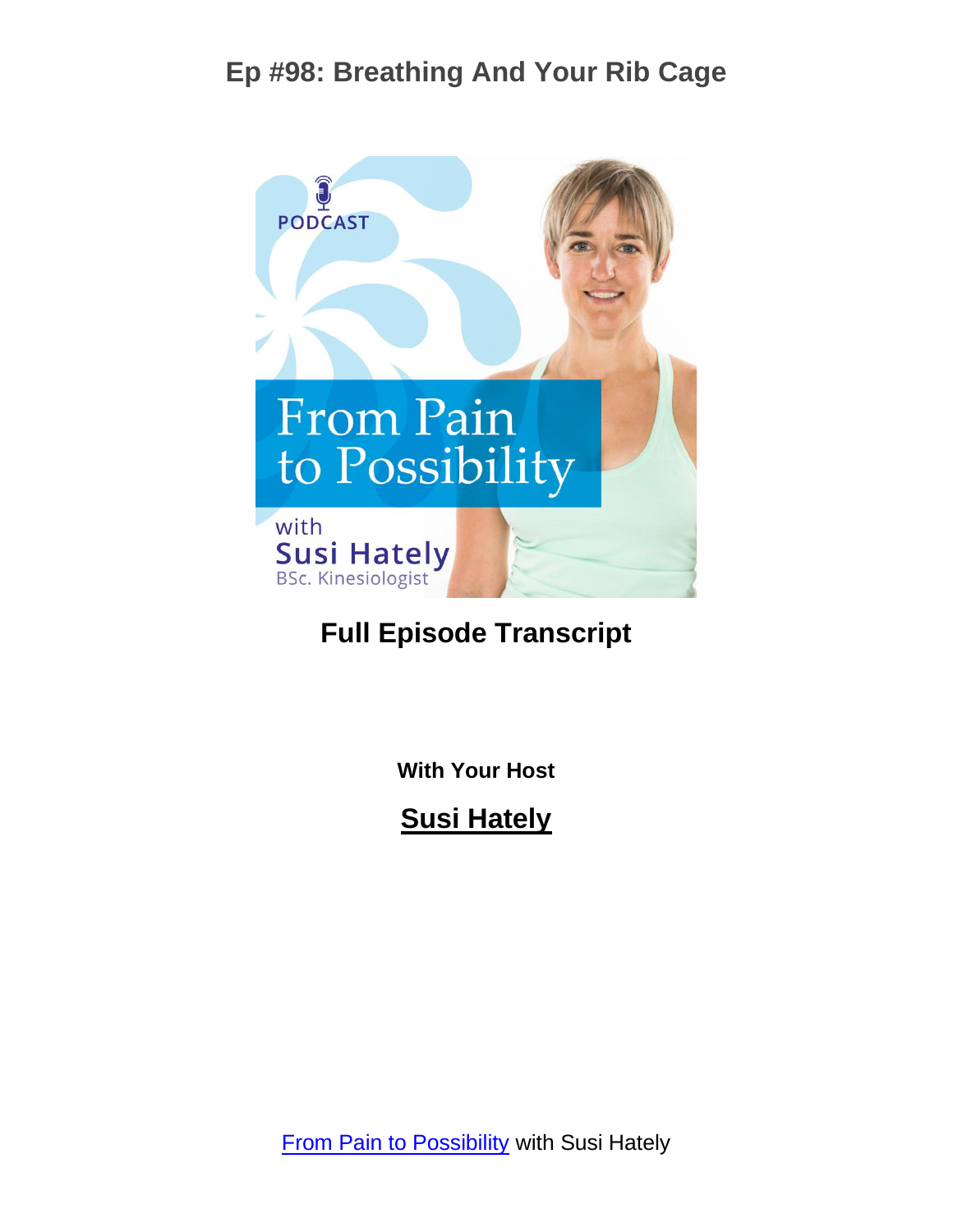**Male Announcer:** You're listening to *From Pain to Possibility* with Susi Hately. You will hear Susi's best ideas on how to reduce or even eradicate your pain and learn how to listen to your body when it whispers so you don't have to hear it scream. And now here's your host, Susi Hately.

Welcome, or welcome back. I'm so glad that you're here because today I want to dig into the rib cage and teach you two different breathing exercises that I'll do with my clients when we want to focus in on the rib cage either specifically, or if we can see that what's going on the rib cage is impacting something somewhere else. Like up into the neck, or down the arm, into the abdomen, even into digestion, or the SI joint, hips, sometimes even down through to the knees, and to the feet.

Because the rib cage like any part of the body has connections myofascially to every other part. And this bracing pattern, or gripping pattern, or breath holding pattern, or simply tension sitting in the rib cage can have a huge impact elsewhere in the body. So when we can improve its function, its suppleness we'll call it, then it can have quite a significant impact elsewhere in the body.

So before we get into the exercises, let's look first at this anatomical relationship between the rib cage and the other parts of the body. When you look at it specifically, I like to look at it like a cylinder. And then on the cylinder are these two triangles that are our shoulder blades. And the shoulder blades connect into the humerus, the arm bone, and then move down to the hand.

And there are a series of muscles that attach between that triangle and the spine, the triangle and then onto the cylinder being the rib cage. And then also from this triangle on to the arm bone. So there's this really interesting connection between how the triangle and the cylinder work together. So how the shoulder blade and the rib cage work together and in relationship with the arm and the spine.

So we have muscles like the trapezius, the levator scapula that attach from the blade onto the spine. We have muscles like the serratus anterior and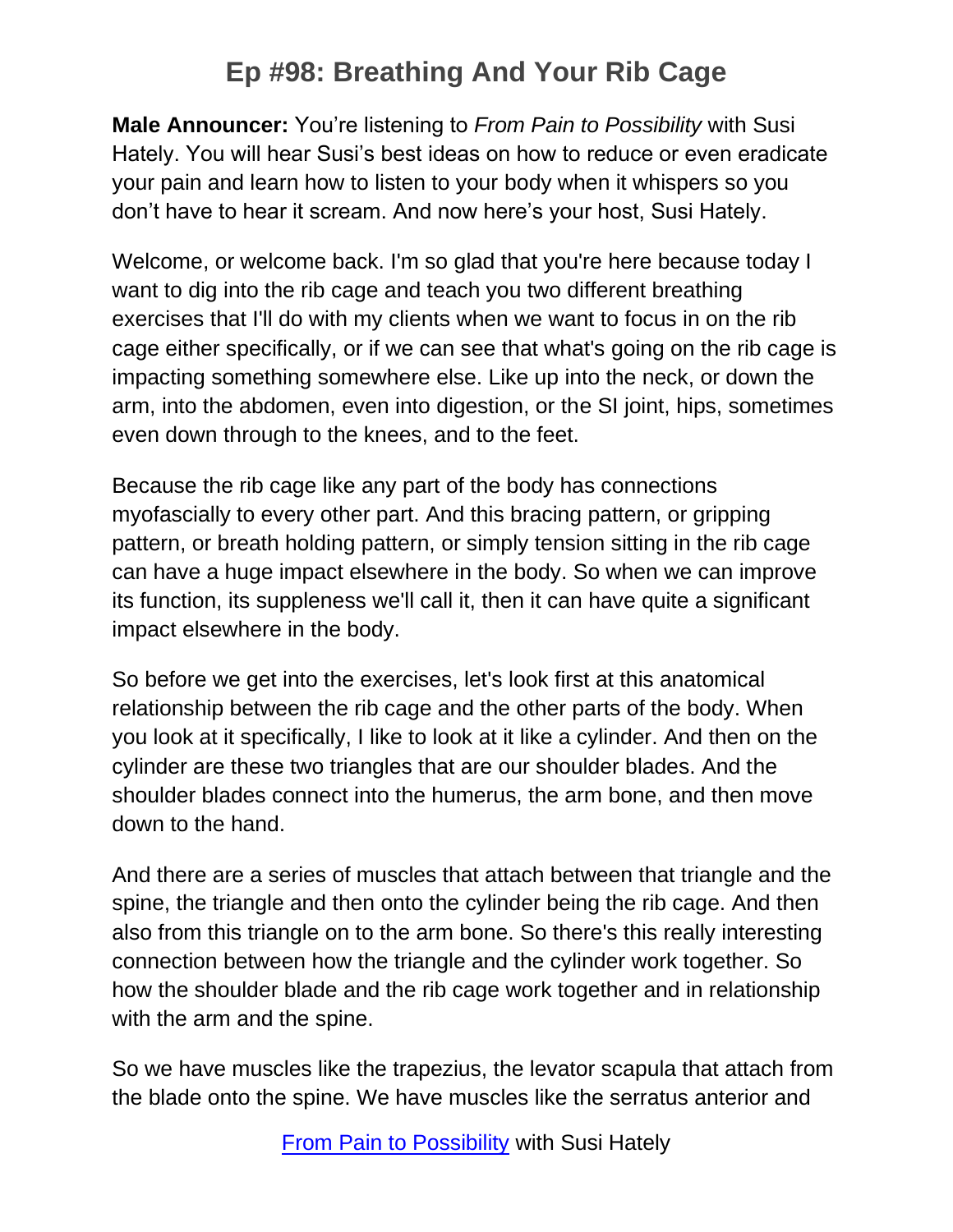the pec minor that attached from the blade onto the rib cage. And we have muscles like the rotator cuff, which is a group of four that attach from the blade onto the arm bone.

So there's this connection between the blade and the spine and the rib cage and the arm. So you can see just from this perspective how a limitation in the rib cage can really impact the thoracic spine, the cervical spine, as well as the function of the arm, never mind the function of the blade, right?

Then if we go down, the diaphragm sits in the bottom of the rib cage, that connects with the pelvic floor. It also has connection because of the muscles that attach to the rib cage, like the rectus abdominus and the obliques, that has a connection to the pelvis and it can also have a connection with the digestive system.

So you're starting to see more and more how this rib cage, it's like that song we learned as kids where it's like in this case it's the rib cage that's connected to the shoulder blade that's connected to the arm bone, oh yeah, and that's connected to the pelvis. Right? It really is.

And so when people do these two exercises that I'm showing you, it's really interesting what can arise. Relaxed neck, relaxed upper traps area, reduced headaches, reduced carpal tunnel syndrome, better digestion, less constipation, freedom in the SI, freedom through the knees. It's really interesting.

And when I've got clients who have lung issues, whether they are minor or major, what I often see is that their rib cage is quite limited. And they over utilize secondary breathing muscles being up towards the neck. So it's curious how these things can impact the rib cage, and how the rib cage can impact these things.

So when we can specifically work with the rib cage, it can have quite an interesting impact on the way that we express the condition or the symptoms that we have, and also can change up how we are feeling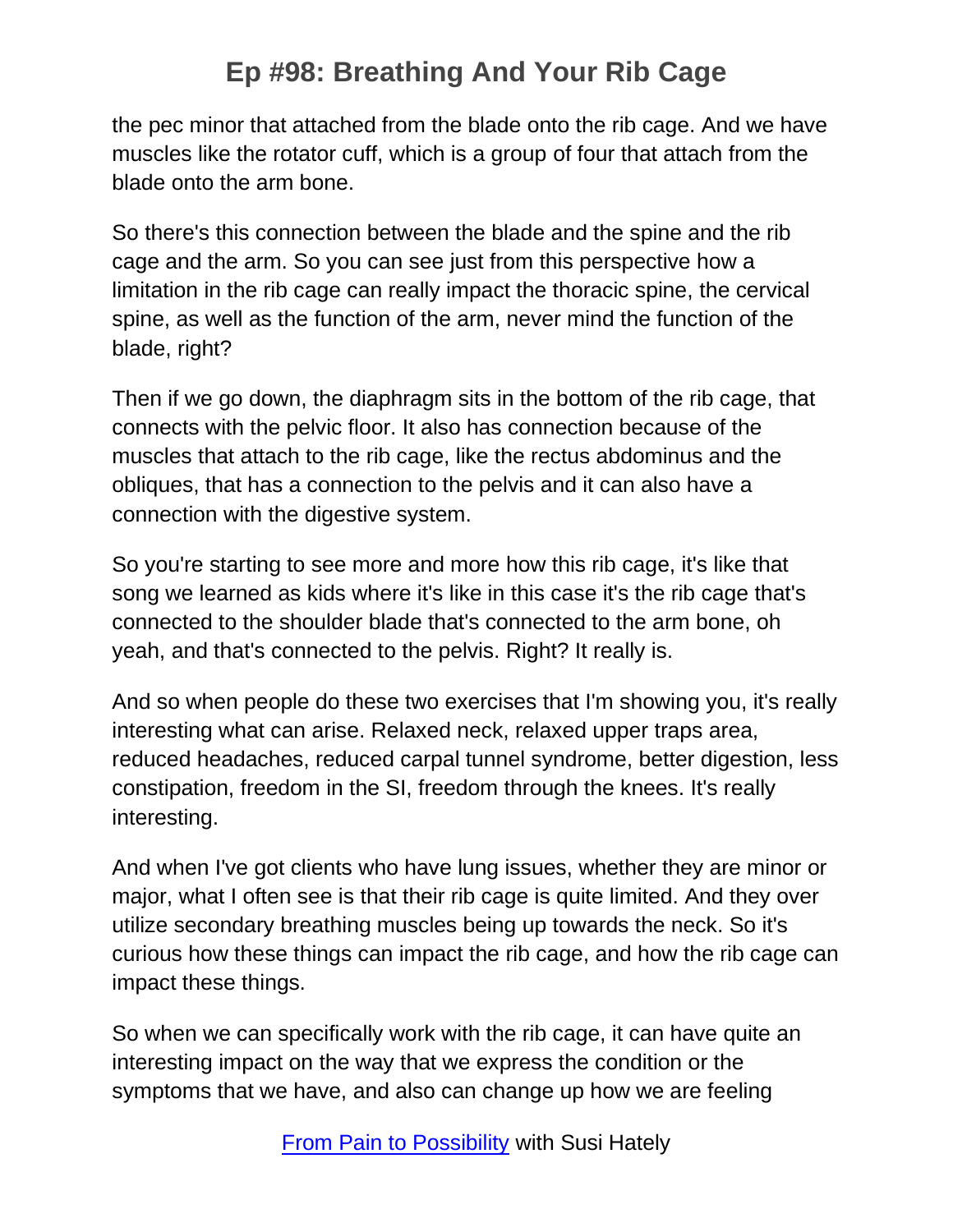overall in our body: relaxed, not relaxed, ease in our mind, not ease in our mind, from a simple rib cage exercise. So it's worthwhile to try. And I'll walk through it now so you can experience these two different exercises with this prop that I call a strap.

So you can use a scarf for this, you can use a buckled strap for this. I tend to use material that looks more like a scarf, because there's a width to it, there's a softness to it, it's not as rigid as a strap. However, some people don't have that handy, and so using a buckle strap can be a lot easier. And if you're out for a walk right now or if you're sitting outside and you're nowhere near any type of scarf or buckle strap, you can just use your hands to begin with.

So the exercise, I call it strap breathing specifically at the rib cage. And what I'd like you to do is to take your strap, or the material, or the scarf, and tie it around your lowest ribs, so below the breastbone. And to tie it not snugly so that you can't breathe, but tie it to a degree that you can feel it around your rib cage.

So it's not snug, it's a little less than snug, but it's not loose, It's not falling off or almost falling off. You can feel it connecting to your ribs. And then if it's a wider piece of material or a scarf, smooth it out so there's not a lot of wrinkles in it so that it's not uncomfortable.

Okay, so let's get into the exercises now. And keep in mind that I can't see you right now so I'll be relying on you to pay attention to how your body is responding to these exercises. And if it is not feeling right, then please do not continue to do them. If you find yourself getting more tense, or short of breath, or pain symptoms are going up, or anything in that realm, please stop doing the exercises.

And for an image of what this exercise looks like, you can go to our show notes and I've put a photo of myself doing the exercise so that you can see exactly where to place the strap if you want more visual direction. All right, let's get into it.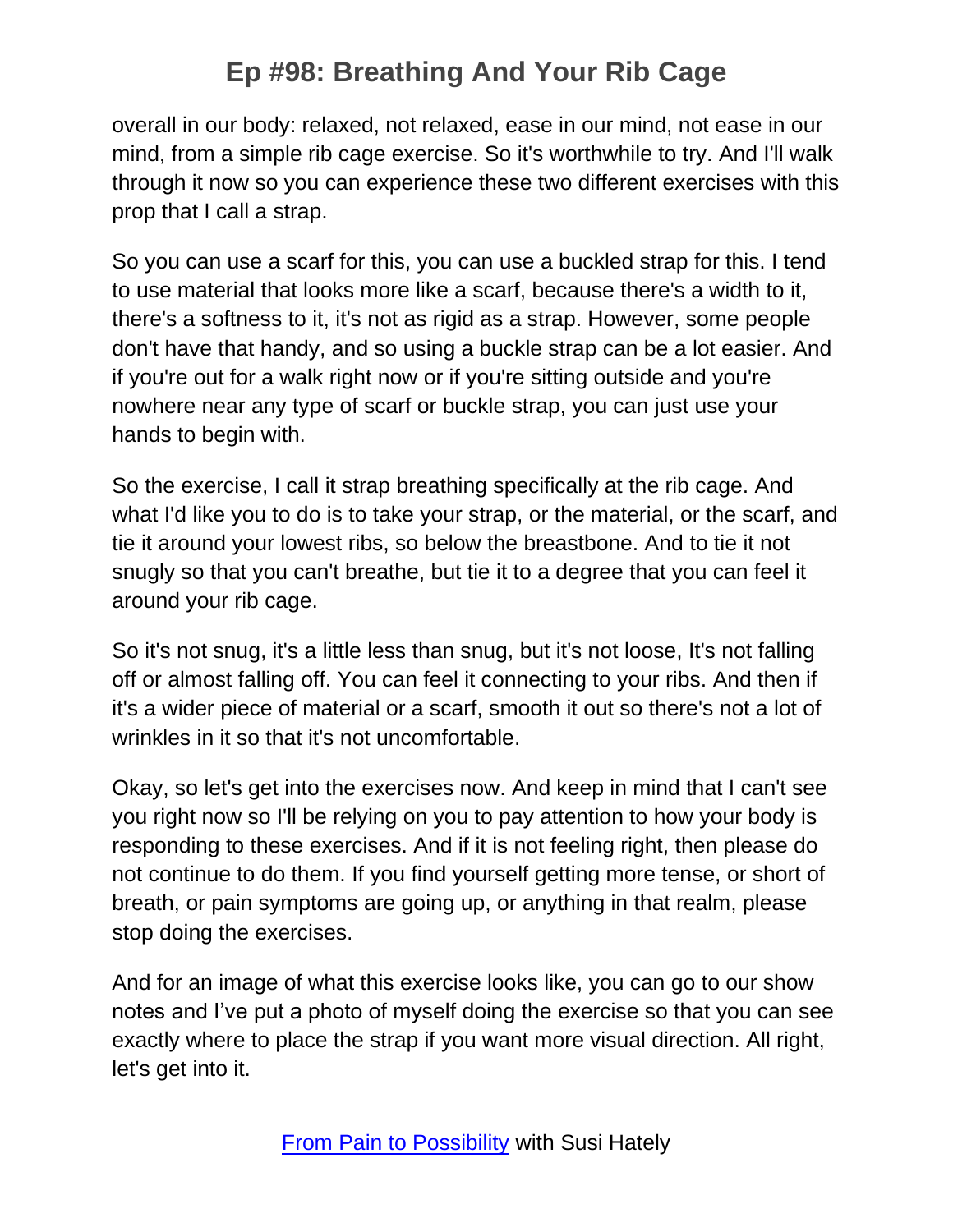And we're going to begin with just a baseline exercise here and all I want you to notice is where you notice your breathing. And you might notice it in your belly, you might notice it in your chest, you might notice it really anywhere, or you may only notice it coming in through your nose. Just notice where it is that you feel it.

And what I mean by feeling it, if you're new to breathing exercises, because people who listen to this podcast episode are both health professionals, yoga teachers, as well as people who are brand new and are in pain and are wanting help. So if you're new to breathing exercises, think about where you feel your body moving when you breathe.

Okay, so now you've got that as a baseline, I want you to bring your attention to the side ribs. And without changing the volume of your breath, bring and direct the breath to the side ribs. Now, I'm being specific with the instruction about not increasing the volume of your breath, so don't breathe deeper, because if you breathe deeper anything can happen, right? Like you can move all sorts of parts of your body with increased pressure.

I want you just to take the breath that you're breathing and direct it to the side ribs. And this might feel a little bit limited or tight. You'll probably start to feel the ribs touching a bit more against the strap or against the material. Or if you're placing your hands at your ribs, you might feel it there.

And do your best to not get up into your neck or into the upper trap area. Really keep it down low to where the strap is, taking it wide into those ribs, those side ribs. Take another couple of breaths. And then bring the breath to the back ribs, so the backside of you. This can sometimes be a bit more difficult.

See if you can find the back ribs whether with your own mind's eye or kinesthetically through your felt sense and take the breath back there. Press those ribs back into the strap or the material, you can even place your hands back there if you don't have the strap or material. We don't tend to think about the back of our body very much so this is one reason why it can sometimes be a little bit difficult.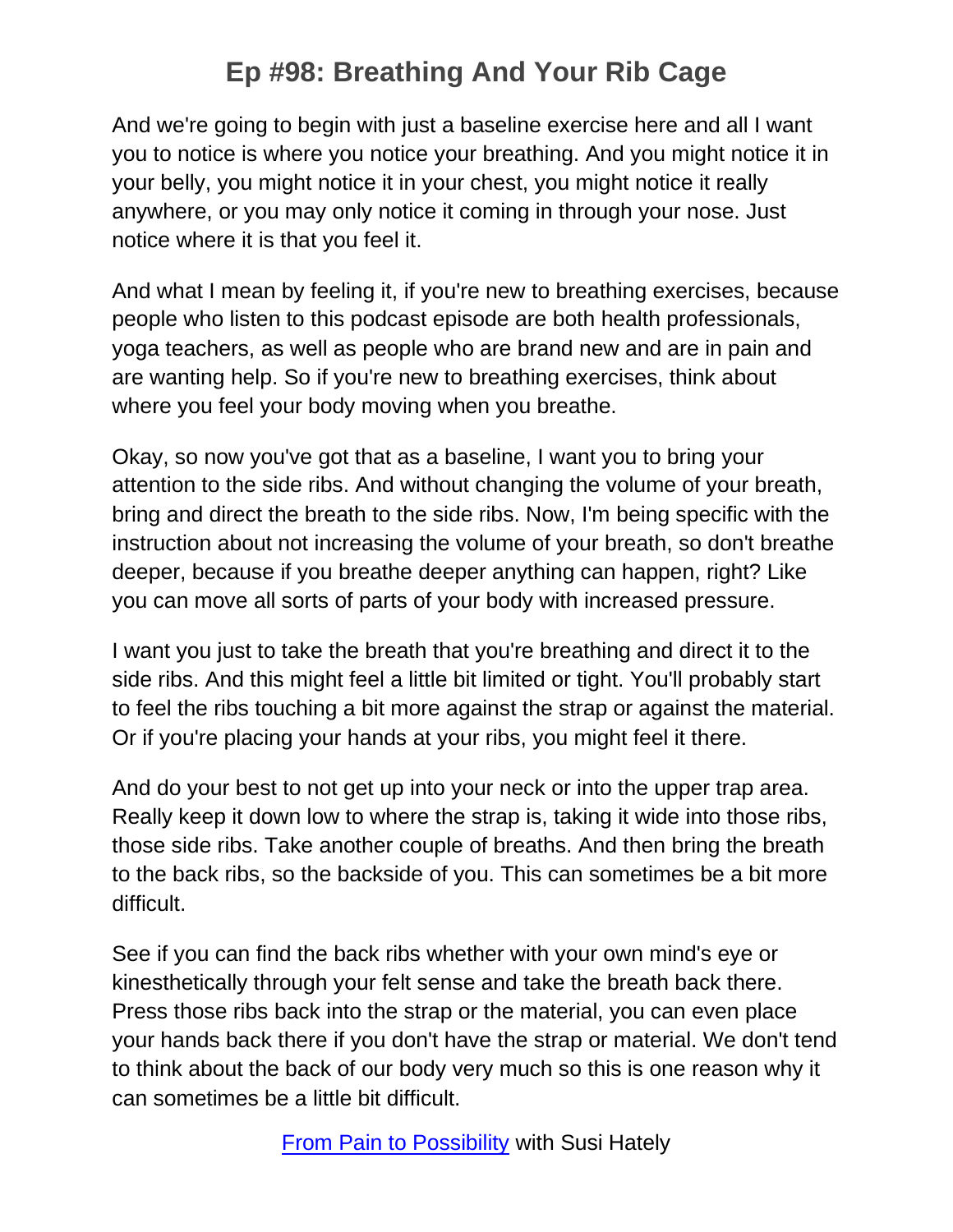Okay, so now what I'd like you to do is the same thing, except now you'll use the side and the back of your ribs. And so again, just notice how those ribs are moving. And it might be really, really limited. And it's okay, just work with what you've got, noticing the quality that's there.

Okay, and now let that go. And untie the scarf, or material, or strap and just let your breath be normal, meaning just an inhale and exhale, and notice if anything has shifted. So compared to the baseline where you just noticed where the breath was, what do you now notice with your breathing? And have any symptoms shifted? Or any sensations in your body, have they shifted?

Are you noticing anything different or new through your knees, your hips, your back, your belly, your rib cage, your neck, your head, your elbows, your hands? Even there might be a temperature change. And not that I'm seeking for you to have a change because not all exercises, or what I call stimulus, have an impact for everybody. What I do want you to notice is if there is one. That's what's important, yeah.

Okay, so then we're going to move to the second exercise. And before we get into it, one of the reasons I'm doing this is because a lot of people don't really think about their body as being impactful for their breathing. We typically think about breathing as being this respiratory function, which it is, obviously, right?

But what I want you to think about is before breath was breath, it was air sitting in front of your face. And then there's a pressure change, a vacuum air comes in, it turns into breath. And then it does all that breath stuff, the respiratory stuff, and then it moves out of your body. But what's often not considered is the body.

And I am always amazed at how when we can help a client improve the suppleness of their body, their breath also improves. And I saw this back in the early days of my teaching career when I was working with people who I didn't know had lung conditions, they didn't tell me. And we were focusing mostly on movement. We did a little bit of breath work at the end of class,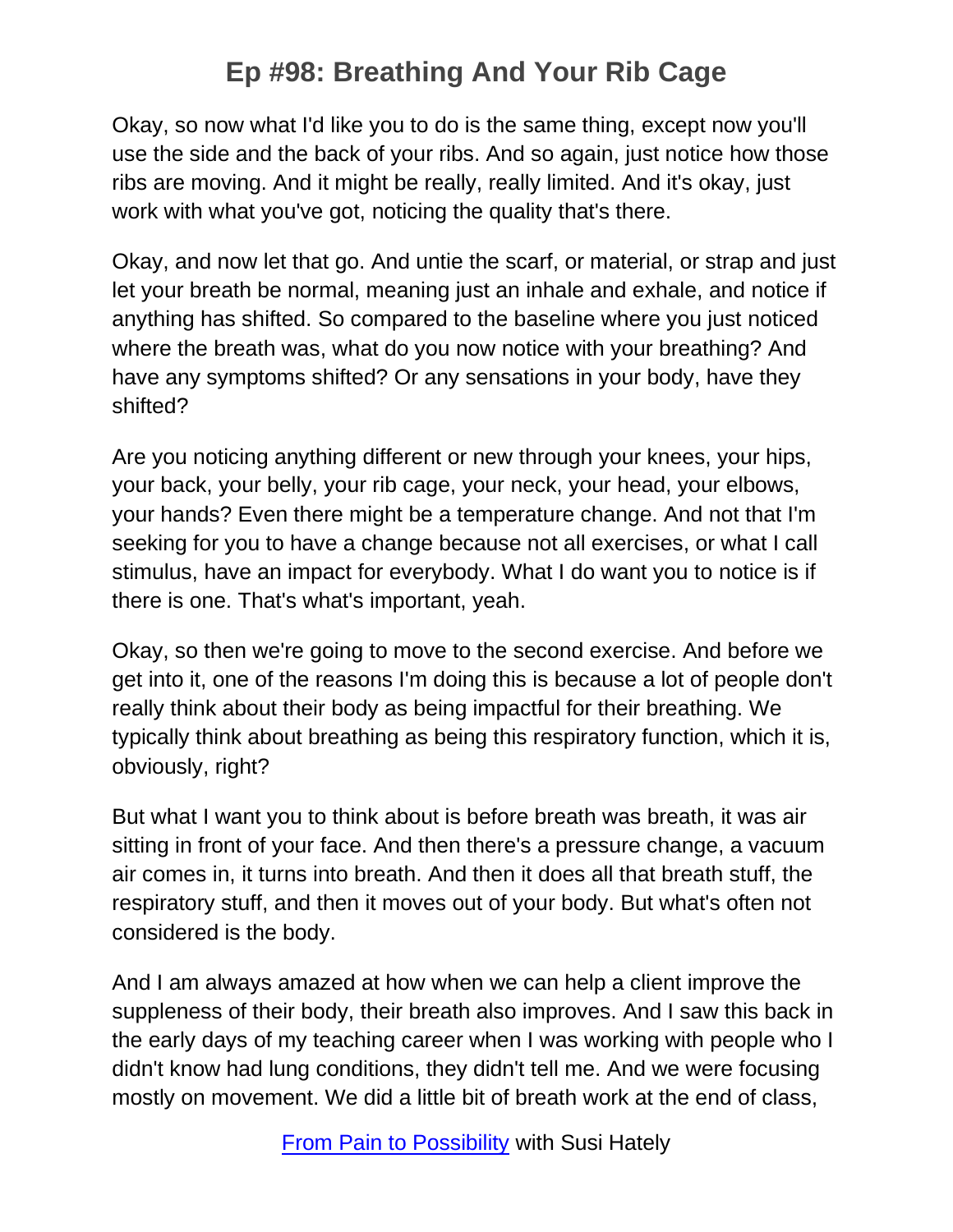which probably had an impact. But most of it was these really simple small movements that I was teaching.

And they would come back and tell me how their flow meter readings had changed, and back then I didn't know what that was. And what they were telling me is that how they were breathing was changing. The efficiency and the effectiveness of their breathing was changing. And it was a measurable result.

So it really started to dawn on me how supple our body is really shifts the way that we breathe. It's not just, oh, let's improve inhale or let's improve exhale. But let's improve the suppleness of the body so that we can take in a better breath, so we can exhale a better breath.

Okay, so then let's go into the second exercise. Same strap, we're now going to slide it up right around the armpits. And so we're tying it to the upper ribs. And we're going to do the exact same thing. So once this is set up just underneath those armpits, now feel yourself breathing and where that breath is.

And then begin to take the breath to the side ribs. Now this might be a bit trickier because up and around the armpit area can be a lot more limited for some people. And this is definitely not an area that we often think about around breathing because it's so much further away from the diaphragm than the lower ribs.

And again, try to make this one where you're not increasing the volume of your breath, you're not utilizing the muscles of your neck to do this, you're just taking your awareness to the side of your ribs. And even if it's really limited, just gently come up to the wall or the sense of tightness that's there, or however you might describe it. Try not to bust through it, just feel the start of it and just meet it like you're meeting a friend.

Okay, now let's do it in the back ribs. So bringing the awareness to the back ribs and bringing the breath to the back ribs. And again, same thing, this might be really limited. But again, just meet it like you'd be meeting a